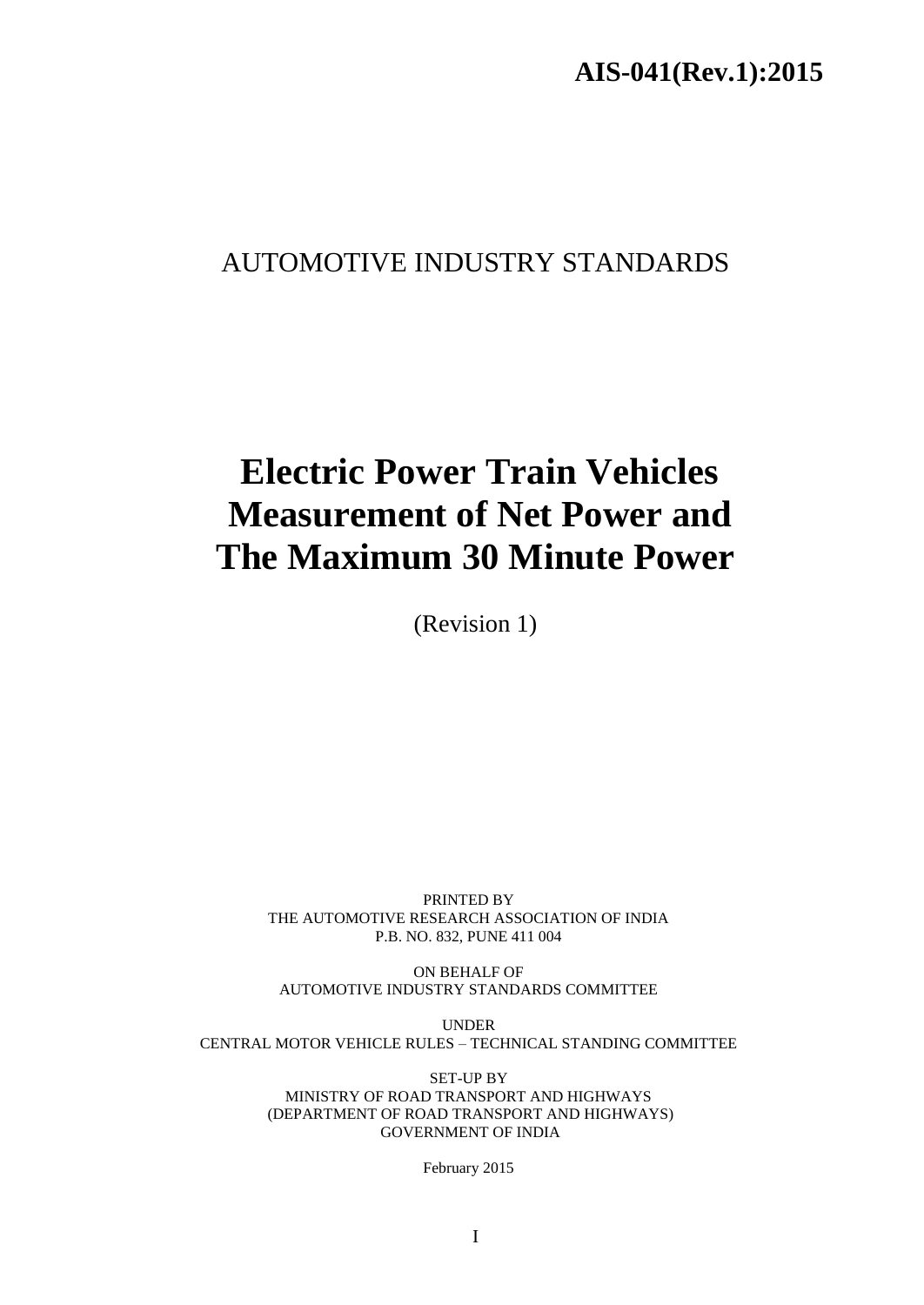| Sr. | Corrigenda | Amend-<br>ment | <b>Revision</b> | Date | <b>Remark</b> | Misc. |
|-----|------------|----------------|-----------------|------|---------------|-------|
|     |            |                |                 |      |               |       |
|     |            |                |                 |      |               |       |
|     |            |                |                 |      |               |       |
|     |            |                |                 |      |               |       |
|     |            |                |                 |      |               |       |
|     |            |                |                 |      |               |       |
|     |            |                |                 |      |               |       |

# **Status chart of the Standard to be used by the Purchaser for updating the record.**

 **General Remarks:**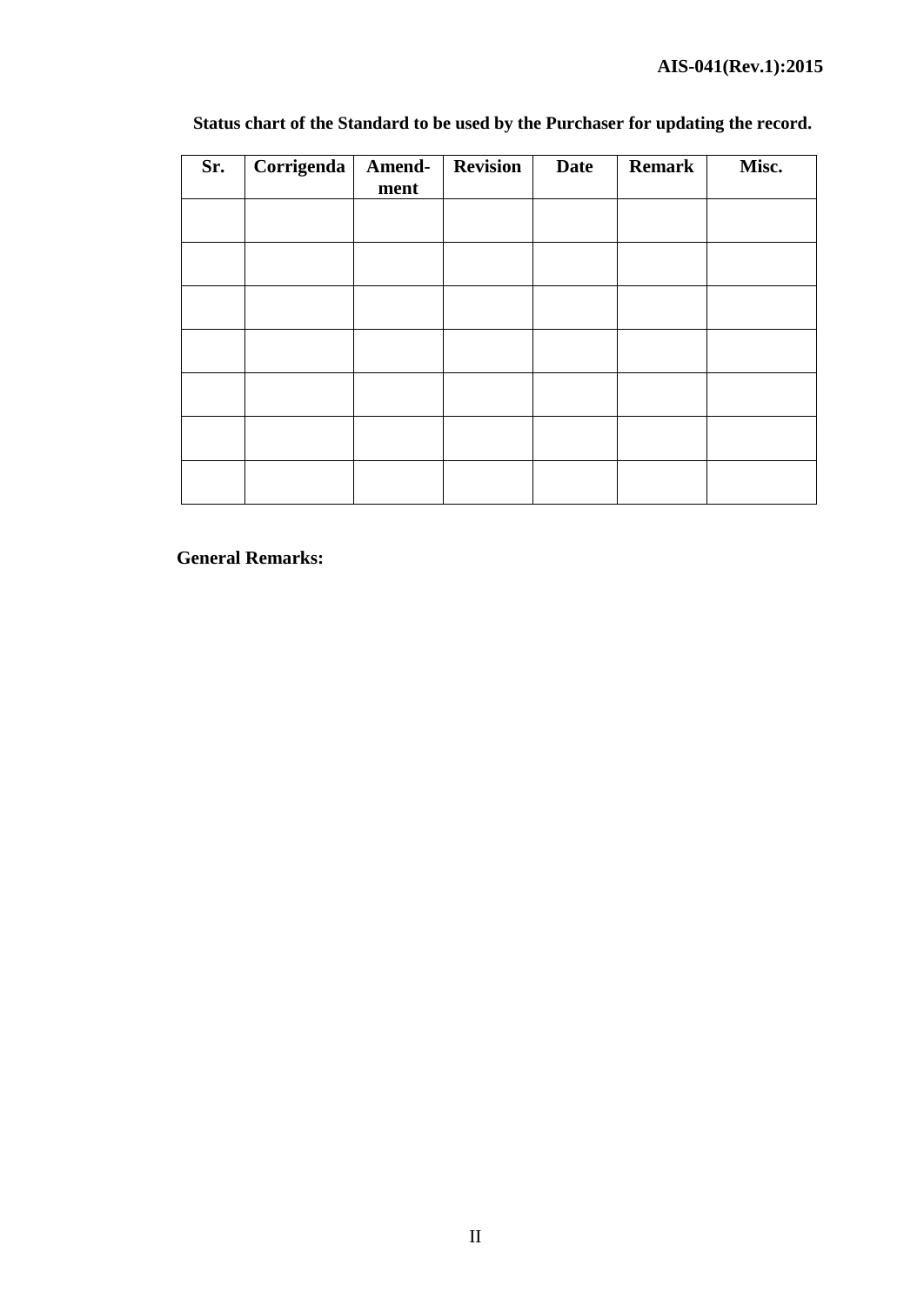#### **INTRODUCTION**

The Government of India felt the need for a permanent agency to expedite the publication of Standards and development of test facilities in parallel when the work of preparation of Standards is going on, as the development of improved safety critical parts can be undertaken only after the publication of the Standard and commissioning of test facilities. To this end, the erstwhile Ministry of Surface Transport (MOST) has constituted a permanent Automotive Industry Standard Committee (AISC) vide order no. RT-11028/11/97-MVL dated September 15, 1997. The Standards prepared by AISC will be approved by the permanent CMVR Technical Standing Committee (CTSC) after approval, The Automotive Research Association of India, (ARAI), Pune, being the secretariat of the AIS Committee, has published this Standard. For better dissemination of this information, ARAI may publish this standard on their website.

This Standard prescribes the requirements for the measurement of net power and maximum 30 minute power of Electric Power Train Vehicles.

This standard is formulated based on UN ECE R 85 (Supplement 6 to the original version of the Regulation , Date of entry into force: 15.07.13): Uniform Provisions Concerning the Approval of Internal Combustion engines or Electric Drive Trains intended for the Propulsion of Motor Vehicles of Categories M and N with regard to the measurement of the Net Power and the Maximum 30 Minutes Power of Electric Drive Trains.

The AISC panel and the Automotive Industry Standards Committee (AISC) responsible for preparation of this standard are given in Annex A and Annex B respectively.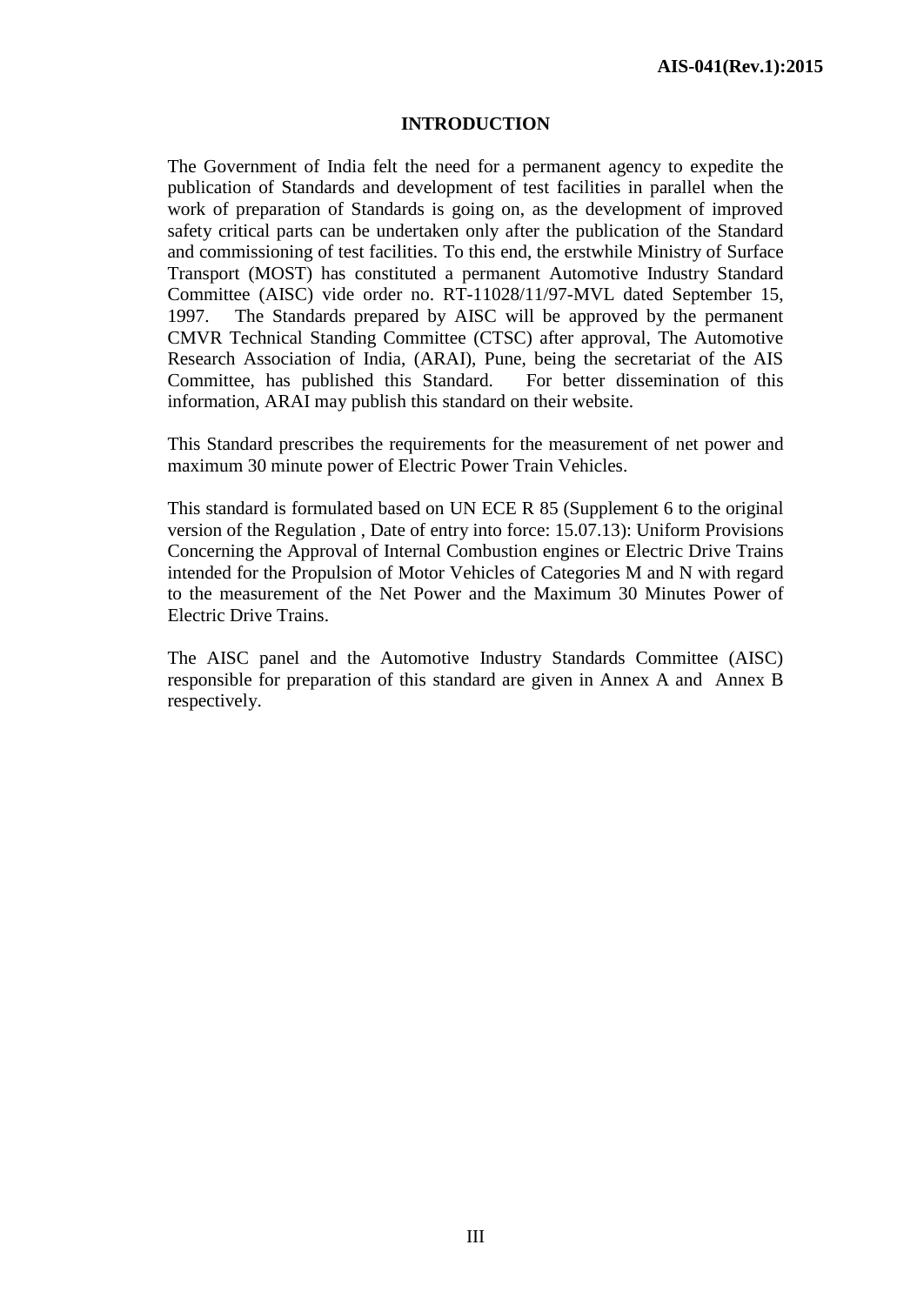| No.     | <b>Contents</b>                          |     |
|---------|------------------------------------------|-----|
|         |                                          | No. |
| 1.      | Scope                                    | 1/7 |
| 2.      | Definitions                              | 1/7 |
| 3.      | <b>Test Conditions</b>                   | 1/7 |
| 4.      | Test procedures                          | 1/7 |
| 5.      | Determination of net power               | 4/7 |
| 6.      | Determination of maximum 30 minute power | 5/7 |
| 7.      | <b>Test Results</b>                      | 5/7 |
| 8.      | Technical specifications                 | 5/7 |
| 9.      | <b>Transitional provisons</b>            | 5/7 |
|         | <b>List of Annexes</b>                   |     |
| Annex A | <b>Composition of AISC Panel</b>         | 6/7 |
| Annex B | Composition of AISC                      | 7/7 |

### **Electric Power Train Vehicles - Measurement of Net Power and the Maximum 30 Minute Power**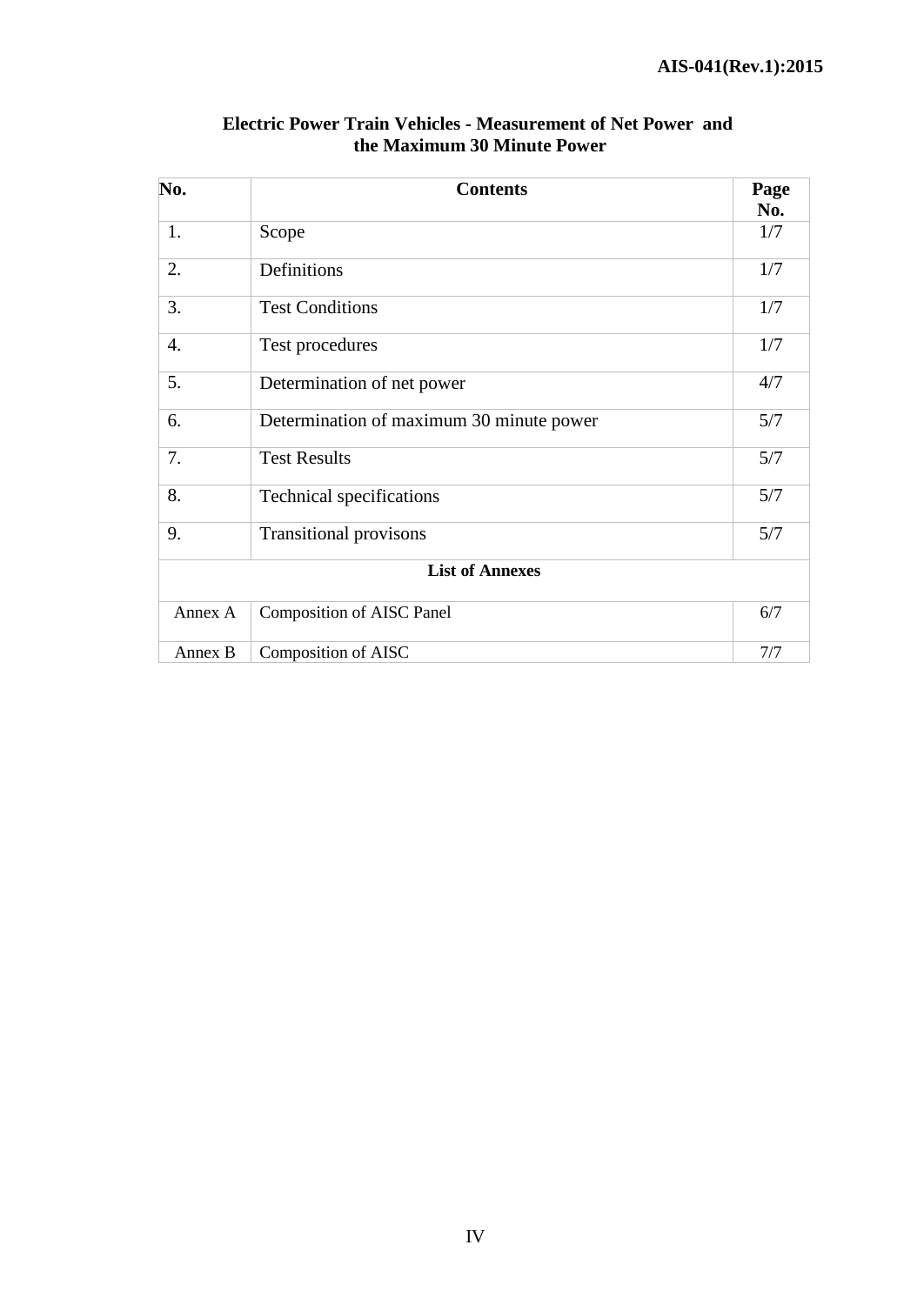### **Electric Power Train Vehicles - Measurement of Net Power and the Maximum 30 Minute Power**

#### **1.0 SCOPE**

This standard applies to the representation of the curve as a function of motor speed and the power at full load indicated by the vehicle/motor manufacturer for motors of electric drive trains and the maximum 30 minutes power of electric drive trains intended for the propulsion for L, M and N categories of Electric Power Train Vehicles as defined in Rule 2 (u) of CMVR.

#### **2.0 DEFINITIONS**

Refer AIS-049 Rev 1 as amended from time to time for definitions.

### **3.0 TEST CONDITIONS**

- 3.1 The test for motor power may be conducted by testing the motor using a bench dynamometer or by testing the vehicle using a chassis dynamometer as per manufacturer's option.
- 3.2 The motor / Vehicle shall have been run-in according to the manufacturer's recommendations
- 3.3 If the power measurement can be carried out only on a motor with the gear box or a reducer mounted, the efficiency shall be taken into account.

#### **4.0 TESTING PROCEDURE**

#### **4.1 Bench Dynamometer Procedure**

- 4.1.1 **Auxiliaries**
- 4.1.1.1 Auxiliaries to be fitted

During the test, the auxiliaries necessary for the motor operation in the intended application as listed in Table-1 shall be installed in the same position as in the vehicle.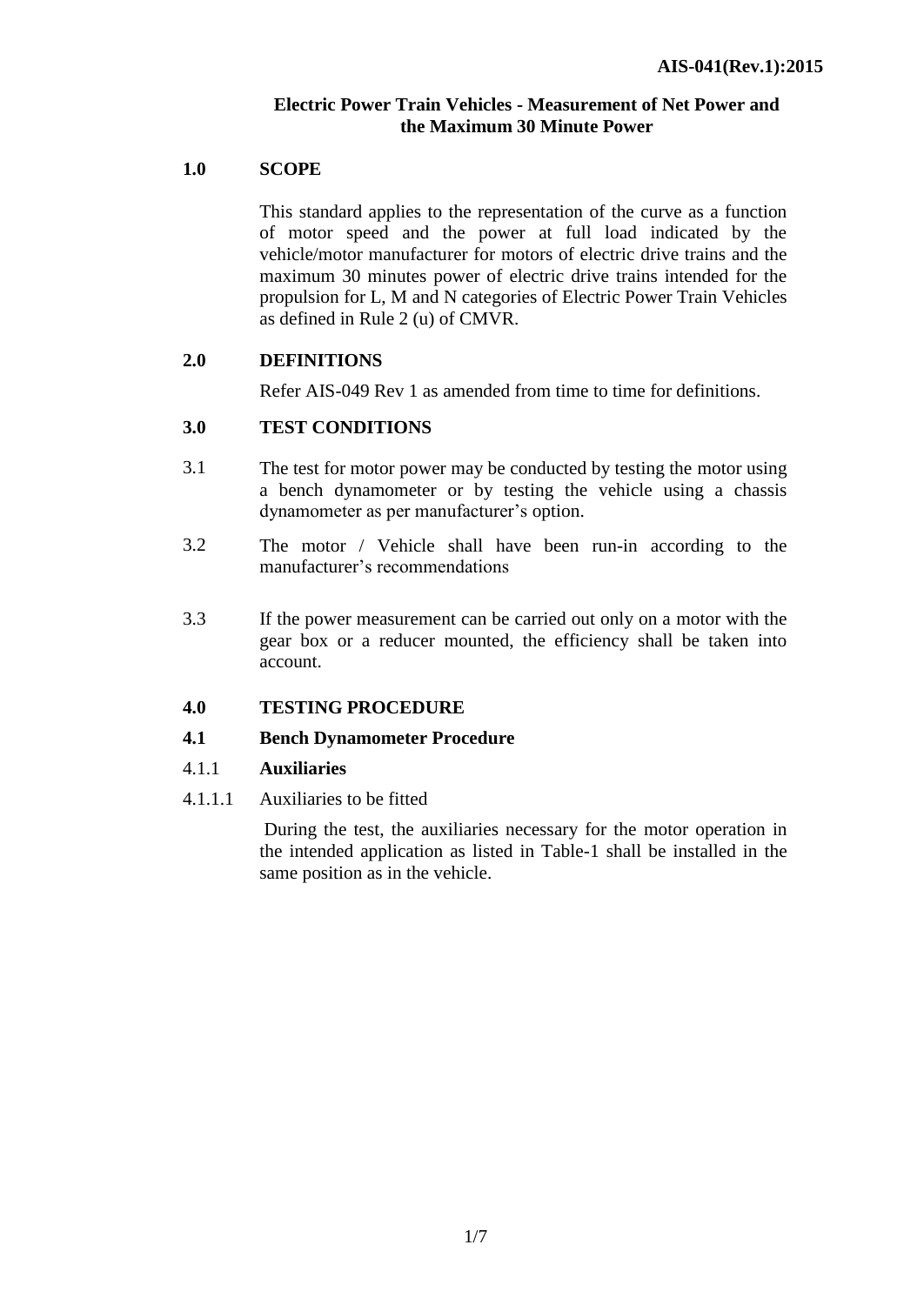#### **Table 1 Auxiliaries to be fitted for the Test to Determine Net Power and the Maximum 30 Minutes Power of Electric Motor**

("Standard-production equipment" means equipment provided by the manufacturer for a particular application).

| No.            | <b>Auxiliaries</b>                                                                     |  | Fitted for net power and the<br>maximum 30 minutes power test |  |
|----------------|----------------------------------------------------------------------------------------|--|---------------------------------------------------------------|--|
| 1              | DC voltage source                                                                      |  | Voltage drop during test less than 5 %                        |  |
| $\overline{2}$ | Speed variator and control<br>device                                                   |  | Yes: Standard-production equipment                            |  |
| 3              | Liquid-cooling<br>Motor bonnet                                                         |  |                                                               |  |
|                | Bonnet outlet                                                                          |  | No                                                            |  |
|                | Radiator $1,2$<br>Fan<br>Fan cowl<br>Pump<br>Thermostat $3$                            |  | Yes: Standard production equipment                            |  |
|                | Air cooling<br>Air filter<br>Cowl<br><b>Blower</b><br>Temperature adjustment<br>system |  | Yes: Standard production equipment                            |  |
| $\overline{4}$ | Electric equipment                                                                     |  | Yes: Standard production equipment                            |  |
| 5              | Bench test auxiliary fan                                                               |  | Yes, if necessary                                             |  |

**(1)** The radiator, the fan, the fan cowl, the water pump and the thermostat shall be located on the test bench in the same relative position as on the vehicle.

The cooling-liquid circulation shall be activated by the motor liquid pump only. Cooling of the liquid may be produced either by the motor radiator, or by an external circuit, provided that the pressure loss of this circuit and the pressure at the pump inlet remain substantially the same as those of the motor cooling system.

The radiator shutter, if any, shall be in the open position. Where the fan, radiator and fan cowl cannot conveniently be fitted for the bench test, the power absorbed by the fan when separately mounted in its correct position in relation to the radiator and cowl (if used), shall be determined at the speed corresponding to the motor speeds used for measurement of the motor power either by calculation from standard characteristics or by practical tests.

This power, corrected to the standard atmospheric conditions should be deducted from the correct power.

**(2)** Where a dis-connectable or progressive fan or blower is incorporated, the test should be carried out with the fan (or blower) disconnected or at maximum slip condition.

**(3)** The thermostat may be fixed in the fully open position.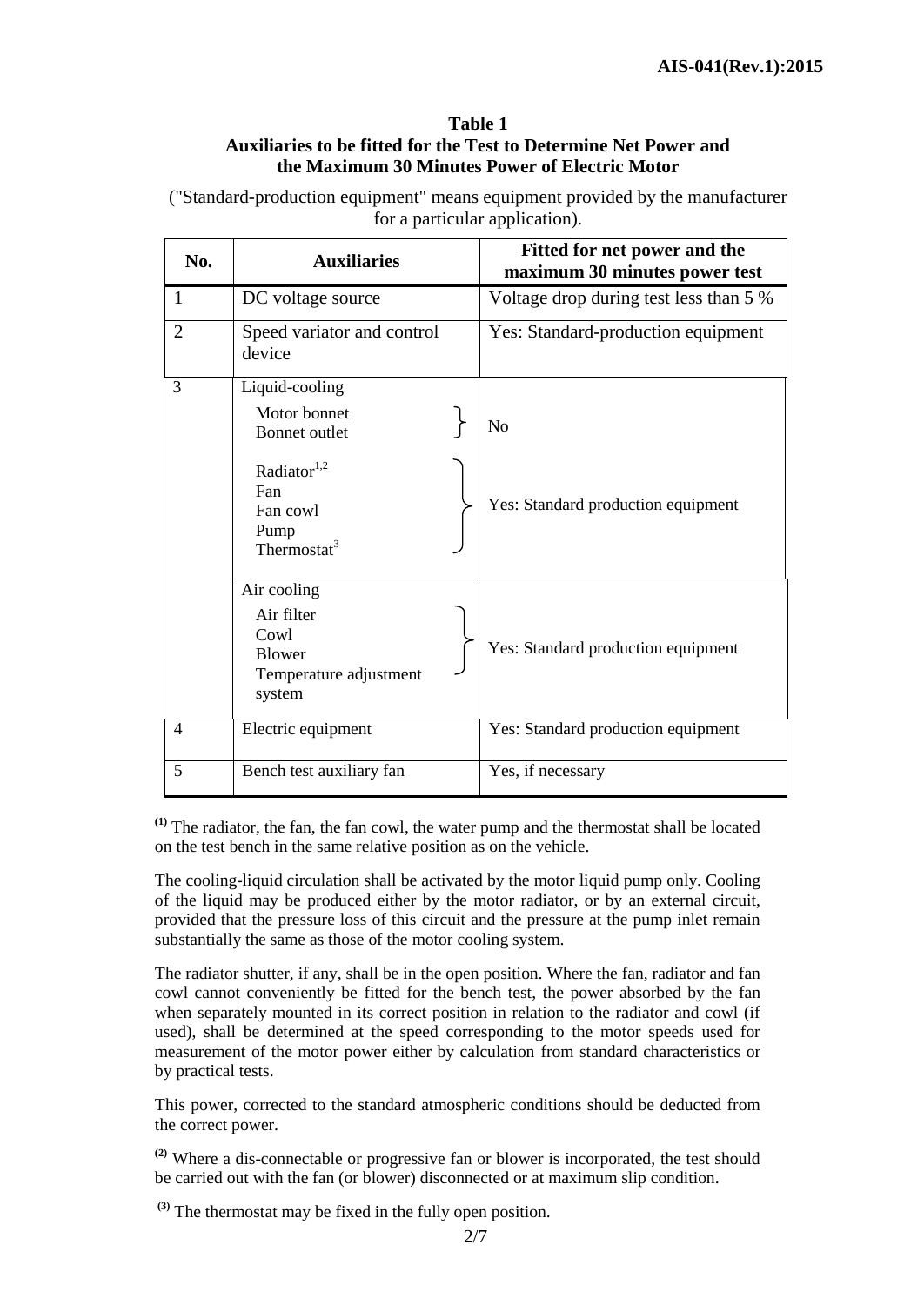4.1.1.2 Auxiliaries to be removed

The auxiliaries necessary for the proper operation of the vehicle, and which may be mounted on the motor shall be removed when performing the test. The following non-exhaustive list is given as an example:

- Air compressor for brakes;
- Power steering compressor;
- Suspension system compressor:
- Air conditioner system, etc.
- 4.1.1.3 Where accessories cannot be removed, the power they absorb in the unloaded condition may be determined and added to the measured power.

The electric motor shall be supplied from a DC voltage source with a maximum voltage drop of 5% depending on time and current (periods of less than 10 seconds excluded). The supply voltage of the test shall be as specified by the vehicle manufacturer.

#### **4.2 Chassis Dynamometer Procedure**

- 4.2.1 While testing the vehicle on chassis dynamometer, the chassis dynamometer shall be adjusted for canceling the friction losses from the parts of the running vehicle other than the electric power train and the installed accessories. This may be carried out by calibrating the chassis dynamometer by coast down with the vehicle placed on the chassis dynamometer appropriately.
- 4.2.2 The power supply may be as given in Table 1 or may be from the Rechargeable Energy Storage System (REESS) of the vehicle. In such case, the voltage shall be maintained within the specified limits by supplying energy to the REESS using the power supply given in Table 1.
- 4.2.3 If the power supply is from the REESS of the vehicle, the REESS shall be charged according to the normal charge procedure for a period not exceeding 12 hour or as per vehicle manufacturer's recommendation. (Refer AIS-039 (Rev 1) para 3.5. 2.1).

#### 4.3 **Setting conditions**

The setting conditions shall conform to the manufacturers specifications for the production motor and be used without further alteration for the particular application.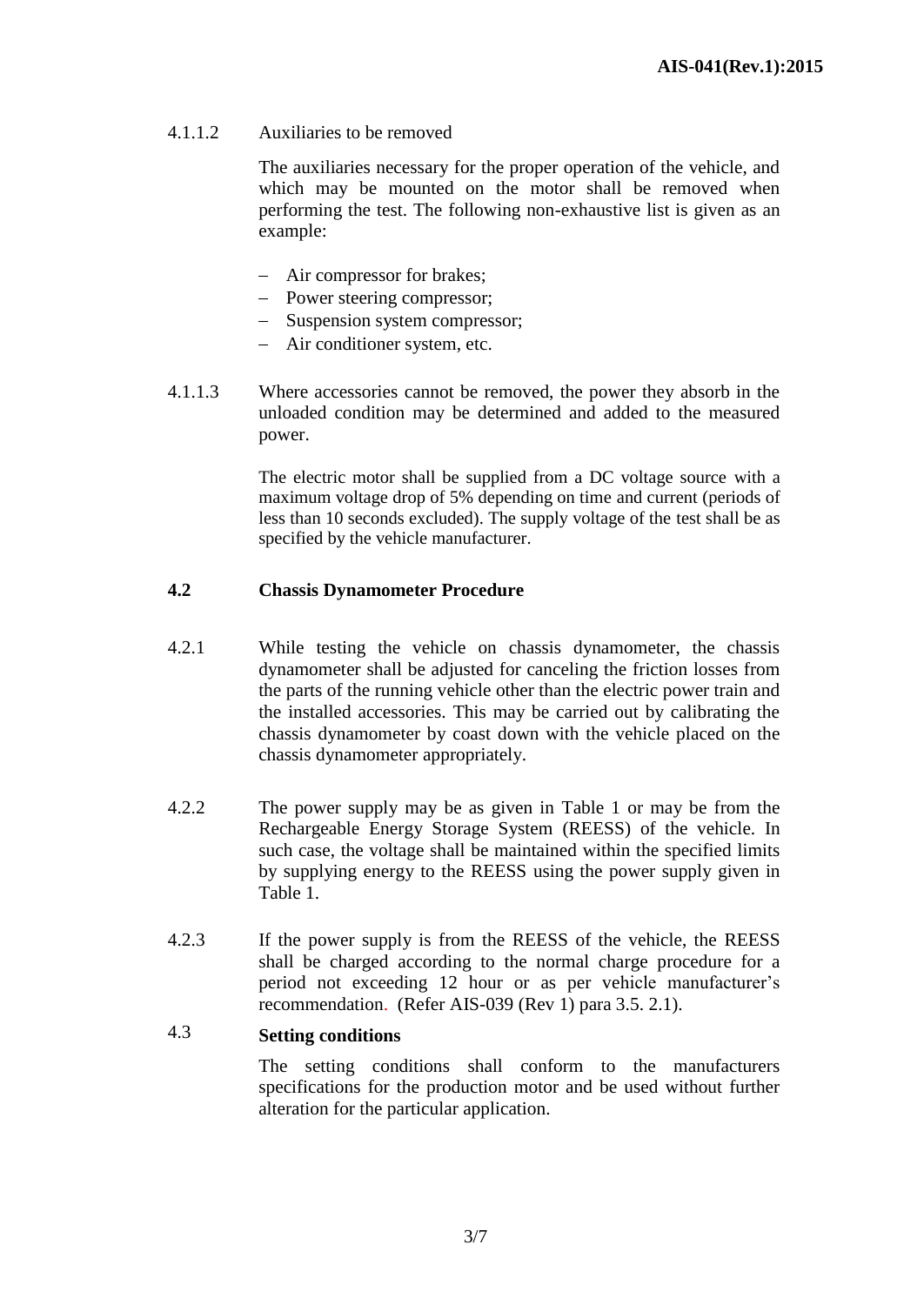### **4.4 Data to be recorded**

- 4.4.1 The test for determining the net power shall be carried out with the speed control set at the maximum position with full setting of the power controller.
- 4.4.2 Torque and speed data shall be recorded simultaneously.
- 4.4.3 If needed, the cooling liquid temperature recorded at the motor outlet must be maintained at  $\pm$  5° C of the thermostat temperature setting specified by the manufacturer.

For air cooling motor, the temperature at a point indicated by the manufacturer shall be kept within  $+ 0/ - 20^{\circ}$  C of the maximum value specified by the manufacturer.

- 4.4.4 The temperature of the lubricating oil measured in the oil sump or at the outlet from the oil temperature exchanger (if any) shall be maintained within the limits prescribed by the manufacturer.
- 4.4.5 An auxiliary regulating system may be used, if necessary, to maintain the temperature within the limits specified in Paragraphs 4.4.3. and 4.4.4.

#### **4.5 Accuracy of Measurements**

4.5.1 Torque:  $\pm$  1% of measured torque.

The torque measuring system shall be calibrated to take friction losses into account. The accuracy in the lower half of the measuring range of the dynamometer bench may be +/- 2% of measured torque.

- 4.5.2 Motor Speed : 0.5% of measured speed
- 4.5.3 Motor Inlet Air Temperature:  $\pm 2^{\circ}$  C.
- 4.5.4 Vehicle Speed: + 1 kmph

### **5.0 DETERMINATION OF NET POWER**

- 5.1 The motor/vehicle and its entire equipment assembly must be conditioned at a temperature of  $25^{\circ}C$  +/-  $5^{\circ}C$  for a minimum of two hours before start of test.
- 5.2 The net power test shall consist of a run at full setting of the power controller.
- 5.3 Just before beginning the test, the vehicle / motor shall be run on the chassis / bench dynamometer for three minutes delivering a power equal to 80% of the rated maximum power at the speed recommended by the manufacturer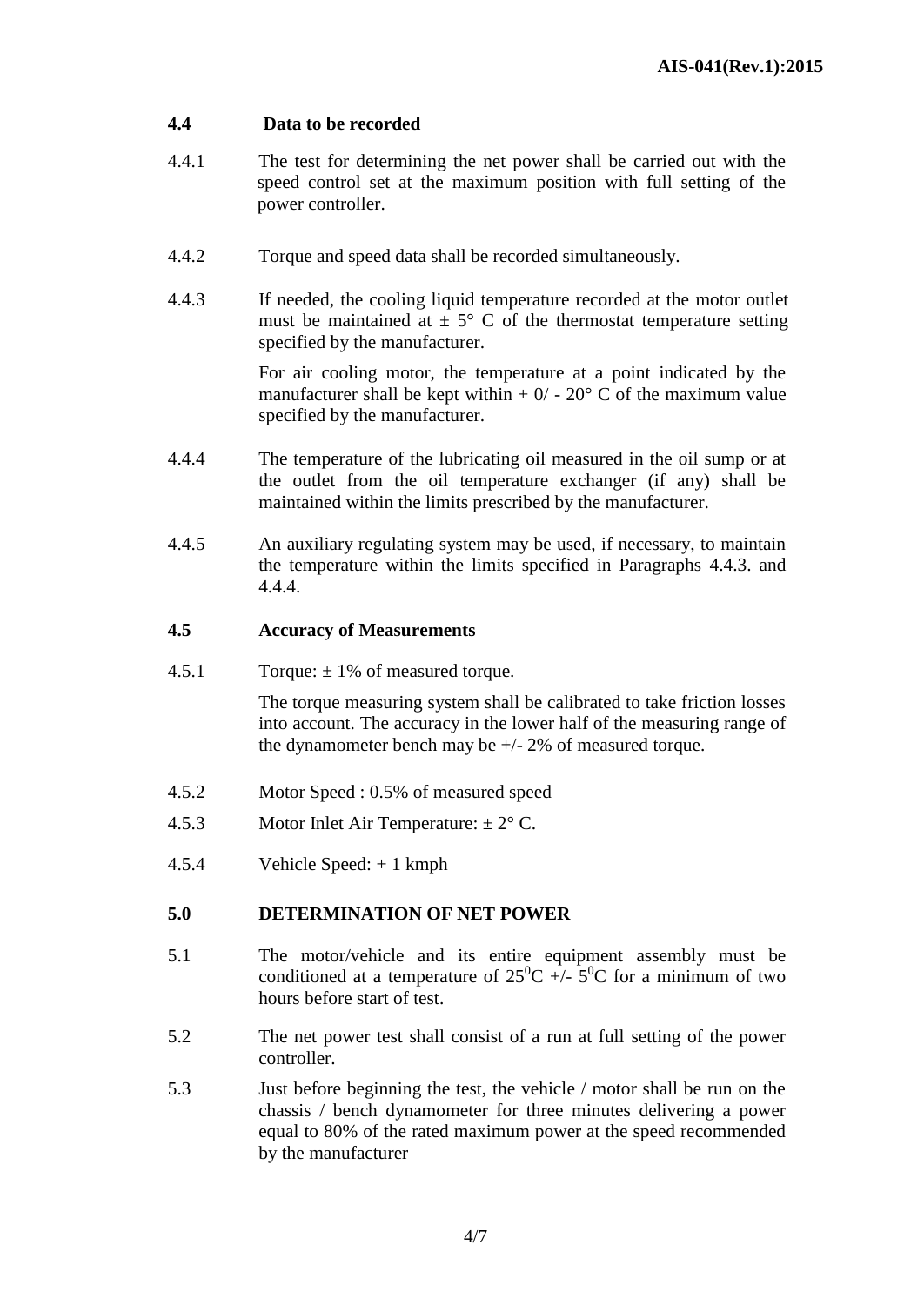- 5.4 Measurements shall be taken at a sufficient number of motor speeds, (at least four) to define correctly the power curve between lowest and the highest speeds recommended by the manufacturer.
- 5.5 The whole test shall be completed within 5 minutes. It may be necessary to recharge the batteries once for completion of the power curve measurement.

#### **6.0 DETERMINATION OF MAXIMUM 30 MINUTE POWER**

6.1 The motor/vehicle and its entire equipment assembly must be conditioned at a temperature of  $25^0C +1.5^0C$  for minimum four hours before the test.

> The electric motor / vehicle shall be run on the bench dynamometer/chassis dynamometer at a power, which is declared by manufacturer for the maximum 30 minutes power.

> The speed is recommended to be in a range, at which the net power is greater than 90% of the maximum power measured in clause 5.0. This speed shall be recommended by the manufacturer.

6.2 Speed and power shall be recorded. The power must be in a range of  $\pm$  5% of the power value at the start of the test. The maximum 30 minutes power is the average of the power within the 30 minutes period.

#### **7.0 TEST RESULTS**

- 7.1 The net power and the maximum 30 minutes power for Electric Power Train Vehicles/motor indicated by the manufacturer shall be accepted if it does not differ by more than  $\pm$  2% for maximum power and more than  $\pm$ 4% at the other measurement points on the curve with a tolerance of  $\pm$  1 kmph for vehicle speed/ + 2% of the motor speed or motor speed range  $(X1 \text{ min}^{-1} + 2\%)$  to  $(X2 \text{ min}^{-1} - 2\%)$   $(X1 < X2)$ , from the values measured by the Test Agency.
	- **Note :** If the battery limits the maximum 30 minutes power, the maximum 30 minutes power of an electric vehicle can be less than the maximum 30 minutes power of the motor of the vehicle according to this test.

#### **8.0 TECHNICAL SPECIFICATIONS**

The details of technical specification, approvals of changes in specification shall be as per para 5.0 of AIS-049 Rev 1.

# **9.0 TRANSITIONAL PROVISIONS**

- 9.1 General guidelines for transitional provisions for this standard shall be as per AIS-000, as amended from time to time, as applicable, with the following requirement..
- 9.2 Type approvals issued for compliance to AIS-041 2003 shall be extended to approval of AIS-041 (Rev 1) - 2015 however manufacturer may request a retest.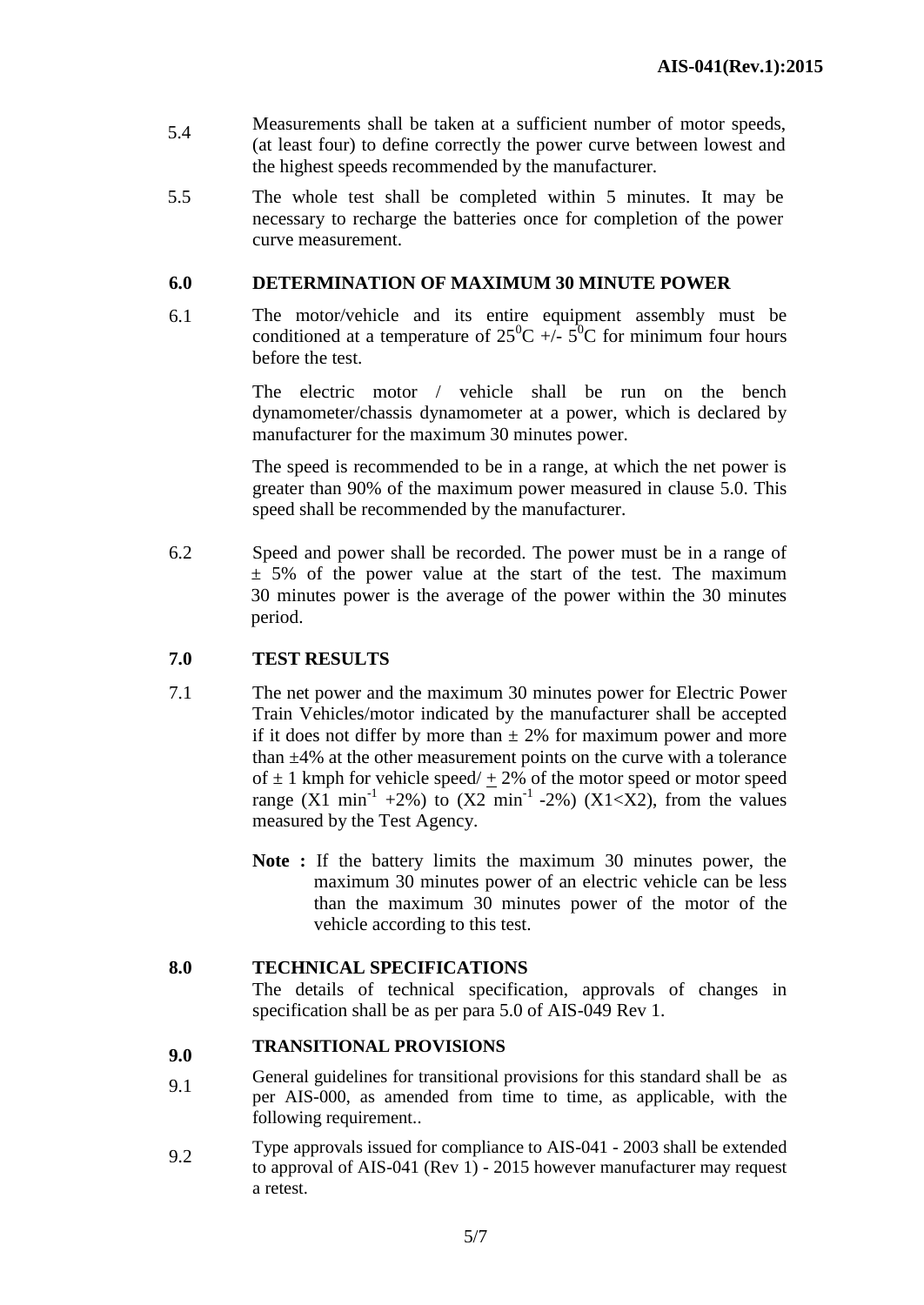٦

# **ANNEX A**

#### (See Introduction)

#### **COMPOSITION OF AISC PANEL ELECTRIC POWER TRAIN VEHICLES- CONSTRUCTION AND FUNCTIONAL SAFETY REQUIREMENTS\***

 $\overline{\phantom{a}}$ 

 $\mathsf{r}$ 

| <b>Convener</b>                                      |                                                                           |  |  |
|------------------------------------------------------|---------------------------------------------------------------------------|--|--|
| Mr. A.A. Deshpande                                   | The Automotive Research Association of India (ARAI)                       |  |  |
| <b>Members</b>                                       | <b>Representing</b>                                                       |  |  |
| Mr. M.M.Desai                                        | The Automotive Research Association of India (ARAI)                       |  |  |
| Mr. D. P. Saste/<br>Mr. Karthikeyan K<br>(Alternate) | Central Institute of Road Transport (CIRT)                                |  |  |
| Representative from                                  | International Centre for Automotive Technology (ICAT)                     |  |  |
| Mr. Vinod Kumar                                      | Vehicle Research & Dev. Estt. (VRDE)                                      |  |  |
| Dr. N. Karuppaiah                                    | National Automotive Testing and<br>R&D Infrastructure<br>Project (NATRIP) |  |  |
| Mr. K. K. Gandhi                                     | Society of Indian Automobile Manufacturers (SIAM)                         |  |  |
| Mr. T. M. Balaraman                                  | Society of Indian Automobile Manufacturers (SIAM)                         |  |  |
|                                                      | (Hero MotoCorp Ltd.)                                                      |  |  |
| Mr. Adish Agrawal                                    | Society of Indian Automobile Manufacturers (SIAM)                         |  |  |
|                                                      | (Hero MotoCorp Ltd.)                                                      |  |  |
| Mr. Rajendra Khile                                   | Society of Indian Automobile Manufacturers (SIAM)                         |  |  |
|                                                      | (General Motors)                                                          |  |  |
| Mr. Kiran Mulki                                      | Society of Indian Automobile Manufacturers (SIAM)                         |  |  |
|                                                      | (Mahindra and Mahindra)                                                   |  |  |
| Mr. K. Kiran Kumar                                   | Society of Indian Automobile Manufacturers (SIAM)                         |  |  |
|                                                      | (Mahindra Reva)                                                           |  |  |
| Mr. Vijeth R Gatty                                   | Society of Indian Automobile Manufacturers (SIAM)                         |  |  |
|                                                      | (Toyota Kirloskar Motors Ltd.)                                            |  |  |
| Mr. Firoz Khan                                       | Society of Indian Automobile Manufacturers (SIAM)                         |  |  |
|                                                      | (Tata Motors Ltd.)                                                        |  |  |
| Mr. Vivekraj S                                       | Society of Indian Automobile Manufacturers (SIAM)                         |  |  |
|                                                      | (Renault Nissan)                                                          |  |  |
| Mr. P. C. Joshi                                      | Bureau of Indian Standards (BIS)                                          |  |  |

\* At the time of approval of this Automotive Industry Standard (AIS)